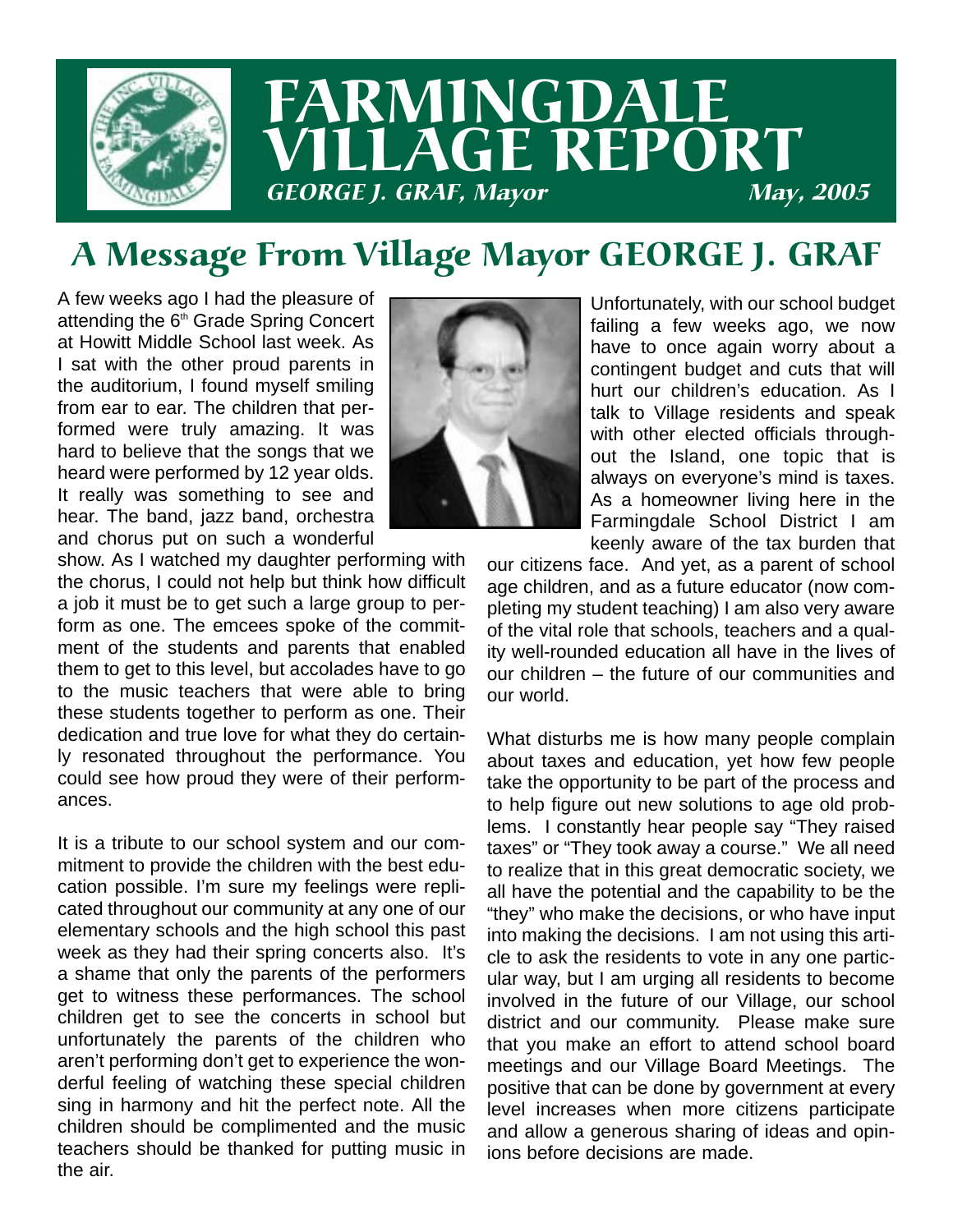## Mayor Attends Farmingdale H.S. Wall of Fame Ceremony

Village Mayor George Graf, center was on hand at the recently held Farmingdale High School Wall of Fame Ceremony. The Wall of Fame honors those graduates who have been successful since leaving FHS. Pictured with Mayor Graf are: L-R: Honoree Anita Marie Santasier, Ph.D. (Class of '78), Buddy Krumenacker (Class 0f '65), FHS Assistant Principal and Selection Committee Chairperson Donna Stanza and Mrs. Joseph D, Posillico Jr., who accepted for her late husband (Class of '57).



### Farmingdale Plaza Begins Renovation





The Farmingdale Shopping Plaza, located at Merritts Road and Hempstead Turnpike, has begun its 2 million dollar face lift. The shopping center owners have worked with Ron Craig, our Building Department Superintendent, to assure that all codes and regulations are met. In addition to the new façade, the parking lot will be completely redone, adding 37 new parking spaces, improving drainage and the traffic flow pattern. The entrances and exits on both Merritts Road and Hempstead Turnpike will also see changes that will make it easier to get in and out of the center.

The new owners have been working very closely with the Village Board to assure that the new look fits in with the décor of our community. They have agreed to include ornamental lighting that will match the current lighting in the Village. The unsightly cement tower that rises above the existing shopping center will be transformed into a beautiful new clock tower that will match the "turn of the century" style clocks currently in our Village. All retail signage will now be uniform. They have also contracted with local landscaper, John Iaboni to landscape the area, again to match the look of our Village entrance areas.

They will be adding an additional 2600 sq. ft. retail area next to the current bagel store. They hope to attract a national retail chain store to "anchor" the center. At the current owner's request, our Village Code Enforcement is now enforcing all parking regulations such as handicap and fire zone enforcement and will continue to do so.

When the dust clears and all is said and done, the shopping center will present a beautiful first impression for visitors entering our Village. This project is a shining example of how we can work with our local businesses and developers to carefully expand and improve our community while keeping with our current aesthetic values.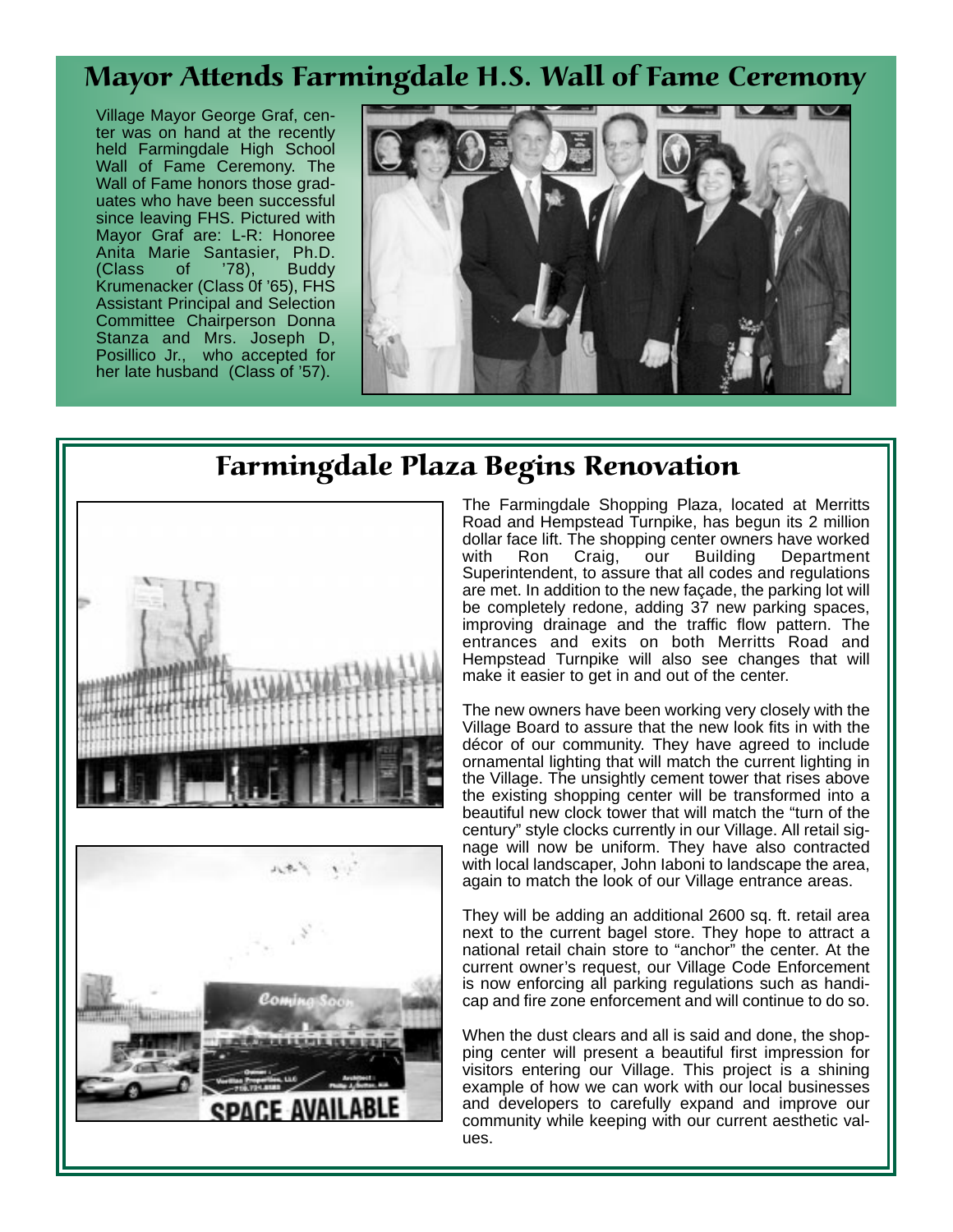#### Dorfmeister Sworn In



**Village Mayor George Graf officially swears in Trustee Ted Dorfmesiter to his one year term.**

# Village Appointments

At the April 26<sup>th</sup> Trustee Meeting the following appointments were made: Joe Rachiele, Deputy Mayor, Gregory W. Carman, Village Attorney, Tom Sabellico, Village Prosecutor, Robert Kirk, Deputy Village Prosecutor, Fred Zamparelle, Superintendent of Public Works, Ron Craig, Superintendent of Building Department, Barbara Canonico, Deputy Records Management Officer, Frank DeStefano, Planning Board Chairperson, Michael Kelly, Board of Fire Commissioners Chairperson, Kenneth Tortoso Sr., board of Fire Commissioner, David Nostrand, Zoning Board of Appeals Member, Kenneth Orobona, Planning Board Member, Lisa Waszkiewicz, Zoning Board of Appeals Alternate Member, Dan Kornfeld, Public Relations Specialist, Albrect, Viggiano, Zureck, Village Auditors.



**Appointees Sworn In. L-R: Deputy Mayor Joe Rachiele, Village Attorney Gregory Carman, Board of Fire commissioner Chairperson, Michael Kelly, Building Superintendent Ron Craig, Public Works Superintendent Fred Zamparelle, Zoning Board of Appeals Alternate, Lisa Waszkiewicz, Planning Board Member Kenneth Orobona**

### Village Officials Help Celebrate Two Special Birthdays

Deputy Mayor Joe Rachiele and Trustee Tom Langon helped celebrate two very special birthdays this past month at Daleview Nursing Home. They presented proclamations honoring Carmen Romero<br>who celebrated her 105<sup>th</sup> birthday and Elsie Van who celebrated her 105<sup>th</sup> Cott on her 101<sup>st</sup> birthday.



Back l-r) Deputy Mayor Rachiele, Maryann Mangels, Daleview Administrator, Mary Roeill, Daleview Director of Therapy and Recreation, Trustee Tom Langon, Front: Elsie Van Cott.



Carmen Romero with Deputy Mayor Rachiele, Trustee Langon and Daleview Directors